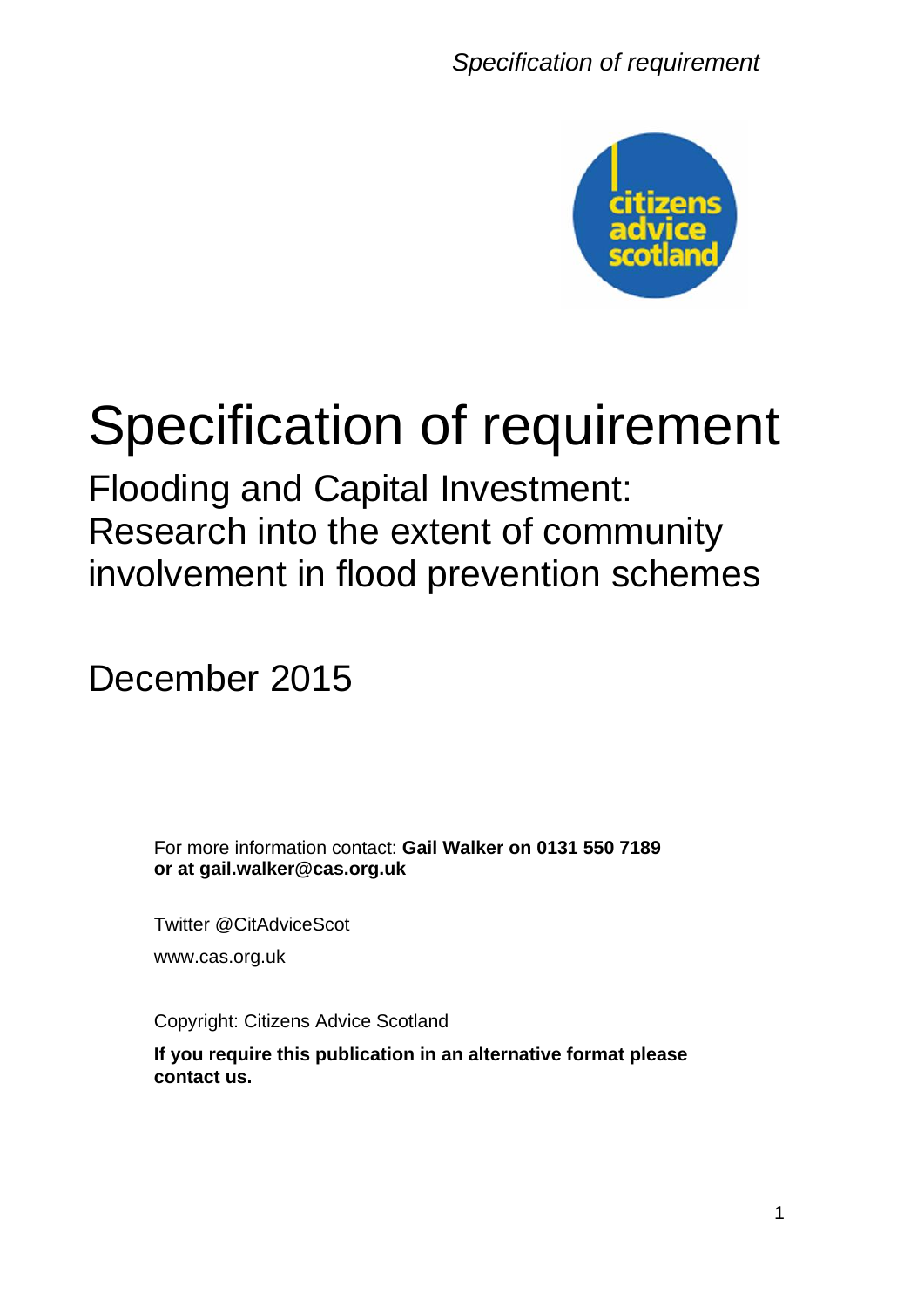#### **1. Introduction**

Citizens Advice Scotland is working with the support of the Scottish Flood Forum to conduct research into the extent of community involvement in flood prevention schemes.

#### **About Citizens Advice Scotland**

Citizens Advice Scotland (CAS), our 61 member Citizen Advice Bureaux (CAB), the Citizen Advice Consumer Service, and the Extra Help Unit, form Scotland's largest independent advice network. Advice provided by our service is free, independent, confidential, impartial and available to everyone. Our self-help website provides information on rights and helps people solve their problems.

In 2014-15 the Citizens Advice Service network helped over 323,000 clients in Scotland alone and dealt with over one million advice issues. With support from the network clients had financial gains of over £124 million and the Scottish zone of our self-help website received approximately 5.4 million unique page views.

The Scottish CAB network, which includes the telephone helpline Citizens Advice Direct, deliver frontline advice services through more than 200 service points across the country, from city centres to rural communities. This network of bureaux is staffed by a team of paid staff and nearly 2,500 volunteers.

In addition, the Citizens Advice Consumer Service provides a telephone helpline for those needing advice and information on consumer rights and helps to solve problems with consumer goods and services. CAS delivers part of this Great Britain wide service from a call centre in Stornoway, helping people in Scotland and across other parts of Great Britain.

The Extra Help Unit, through a team of telephone caseworkers based in Glasgow, also helps people throughout Great Britain who have complex energy or postal complaints or are at risk of having their gas or electricity cut off, who are referred though our consumer helpline, Ofgem, the Energy Ombudsman, or their local elected representative.

CAS' simple but robust vision is paramount to all our goals:

"A fairer Scotland where people as citizens and consumers are empowered and their rights respected."

To achieve our goals, all of CAS' work is guided by our twin aims:

- To ensure that individuals do not suffer through ignorance of their rights and responsibilities or of the services available; or through an inability to express their needs.
- To exercise a responsible influence on the development of social policies and services, both locally and nationally.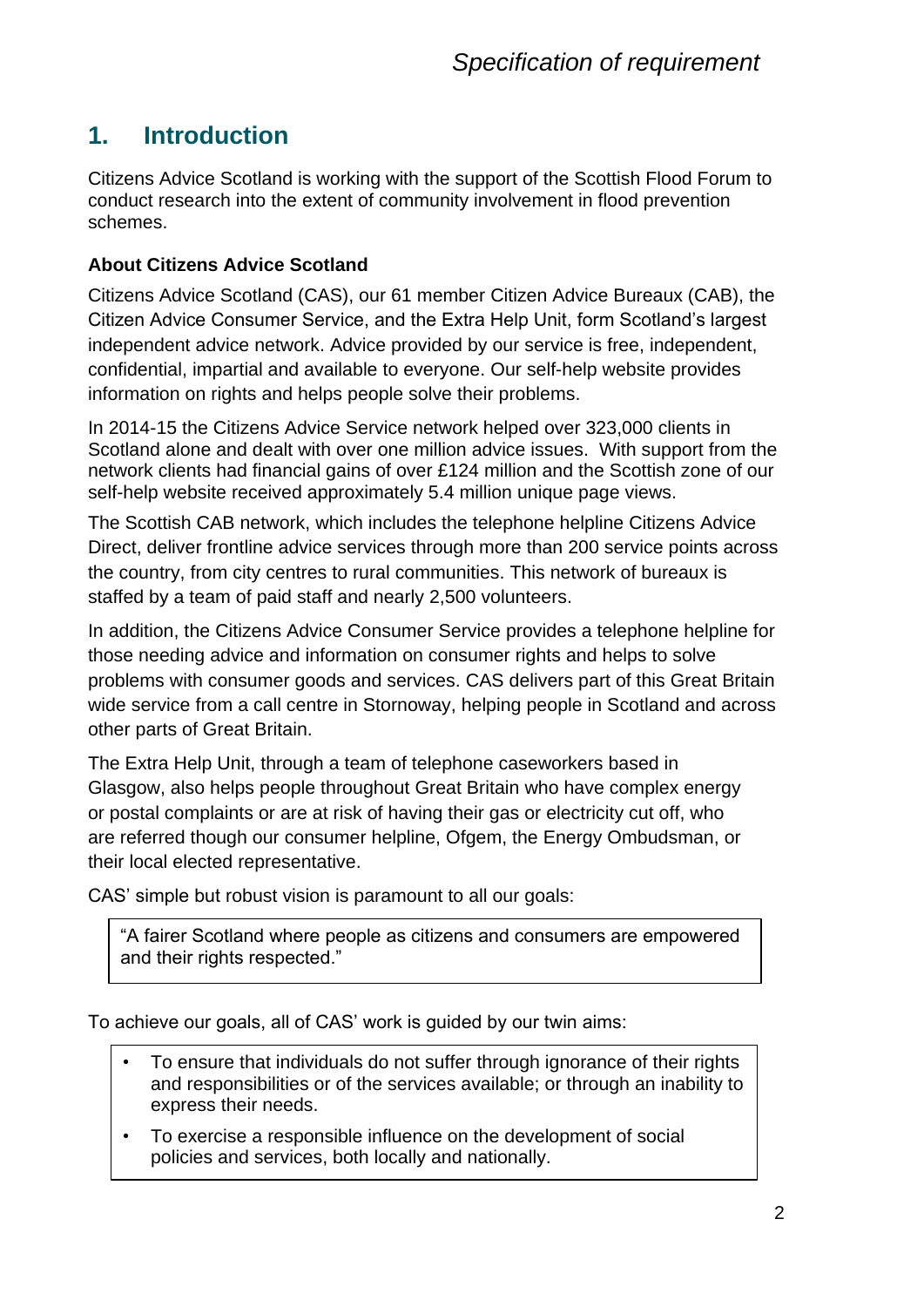Together with Citizens Advice, our sister organisation in England and Wales, CAS has a statutory role to represent consumers across the essential regulated markets of energy, post and, for consumers living in Scotland, water.

#### **About the Scottish Flood Forum**

The role of the Scottish Flood Forum is to improve understanding and to raise awareness of the risks and consequences of flooding to individuals and communities throughout Scotland and to facilitate effective support to them after a flood event. In providing recovery support for communities that have been flooded, the SFF offers professional help and advice to resolve insurance claims, and addresses social issues including flood trauma support. This includes:

- Making regular visits to flooded properties to assess what is required to restore them.
- Supporting communities by establishing drop-in advice centres to provide recovery support to those who are affected by flooding and trying to cope with and understand the many issues that arise following a flood.
- Arranging assessments and visits to flood risk properties throughout Scotland.
- Working on and understanding the emotional and community impacts of flooding and providing appropriate support.
- Working closely with many different Local Authorities regarding flood protection advice and support to properties in their areas.
- Establishing community flood resilience groups throughout Scotland.
- Providing ongoing support to previously flooded and recovering properties (currently Aberdeen City, Moray, Highland, Perth and Kinross and Dumfries and Galloway.)
- Helping communities to identify flood risk vulnerability and to resolve issues that arise, especially concerns about insurance.

#### **2. Background**

Changing weather patterns such as a greater incidence of coastal storms and heavier rainfall over shorter periods have resulted in a higher risk of flooding. In Scotland, 1 in 22 homes and 1 in 13 non-domestic<sup>1</sup> properties are at risk of flooding, the impact of which can be devastating. Recovery from a flooding event can be a lengthy process and can be costly in terms of money and resources for both property owners and public bodies.

In 2009, the Flood Risk Management (Scotland) Act<sup>2</sup> was enacted. The Act introduced a more sustainable and modern approach to mitigating flood risk for the 21<sup>st</sup> century. It set out a framework for a more cooperative and coordinated approach between national and local government bodies to manage flood risk. In addition, it established SEPA as the lead agency and set out new responsibilities for Scottish Water and local authorities. Other organisations also recognised as having

1

<sup>1</sup> SEPA, National Flood Risk Assessment 2011

<sup>2</sup> <http://www.gov.scot/Topics/Environment/Water/Flooding/FRMAct>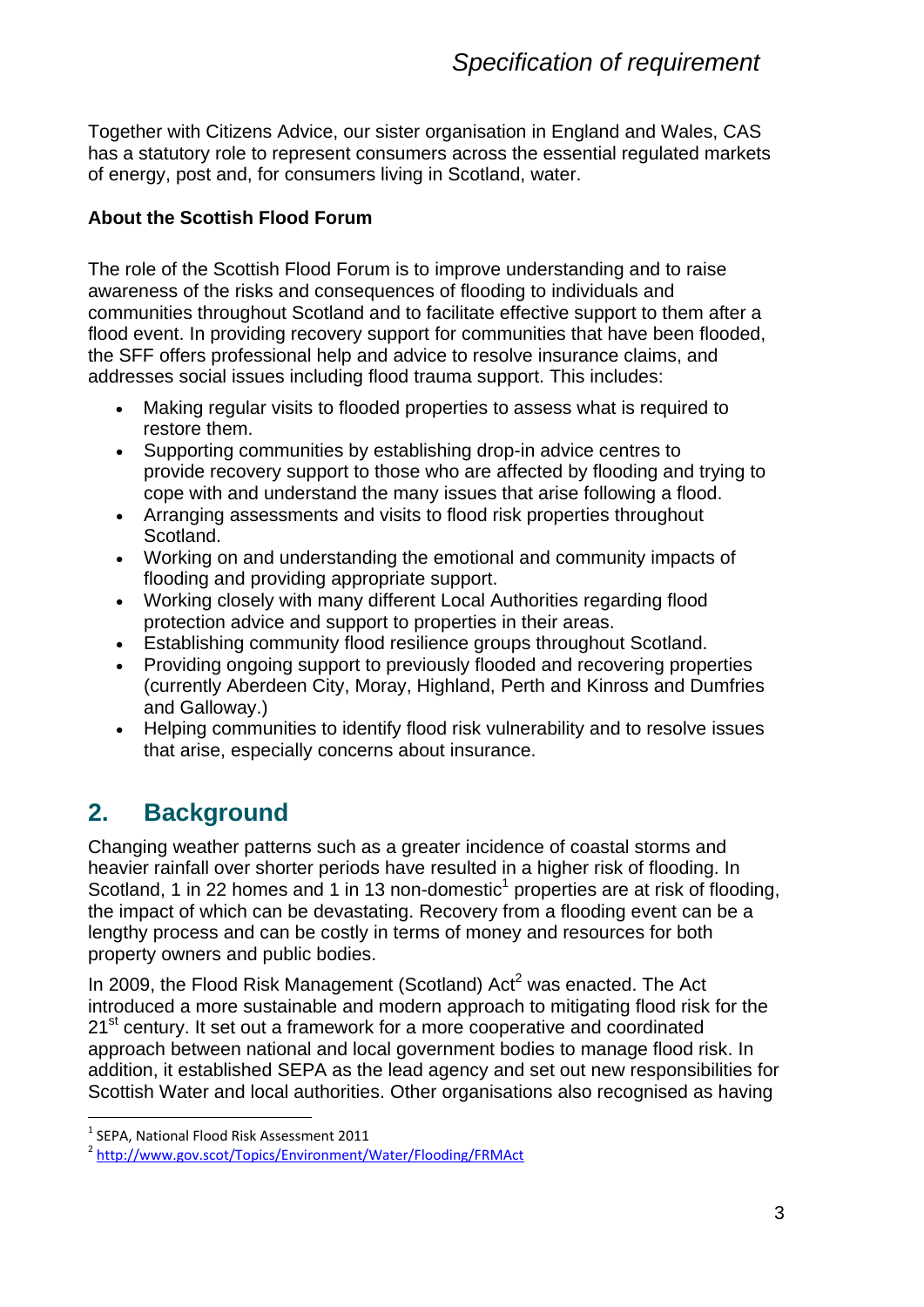a role include Forestry Commission Scotland, Cairngorms National Park Authority and Loch Lomond and Trossachs National Park Authority.

Under the Act, specific duties for Scottish Water and local authorities include<sup>3</sup>:

#### **Scottish Water**

- Responsible for the drainage of surface water from roofs and paved ground surface within the property boundary
- Help to reduce the impact of flooding caused by overwhelmed or blocked sewers

#### **Local authorities**

- Provide flood defences and maintain water courses
- Clear and repair water courses to reduce flood risk
- Responsible for the drainage of public highways and local roads
- Work with emergency responders when flooding happens

Fourteen Local Flood Risk Management Strategies have been produced by SEPA, creating a national plan for Scotland. These set out the most sustainable combination of actions to address areas most at risk of flooding, and identify where intervention can deliver the most benefit.

Local Flood Risk Management (FRM) Plans will be published in 2016, by 14 identified lead local authorities in each Local Plan District, to turn Local Flood Risk Strategies into local delivery plans. Local FRM Plans will include delivery dates, funding options and local action plans over a six year period. They may also set out the need for delivering flood protection schemes.

Draft Flood Risk Management Plans must be made available to the public for inspection for a period of 3 months<sup>4</sup>. When they are completed, they must be made available to members of the public.

The Flood Prevention (Scotland) Act 1961 provided local authorities with discretionary powers to design and build flood prevention schemes. Such schemes have already been delivered in Scotland by public agencies, including Scottish Water, to introduce greater protection to areas at risk of flooding and include:

- Water of Leith
- Milnathort
- Stonehaven
- Galashiels
- Almondbank, Perth
- Whitesands, Dumfries
- Elgin

1

• Tillicoultry

However, as well as public bodies working to reduce the risk of flooding, property owners also have a responsibility to protect their properties.

<sup>&</sup>lt;sup>3</sup> SAIFF Frequently asked questions

<sup>4</sup> Flood Risk Management (Scotland) Act 2009 Section 35 (3) (b)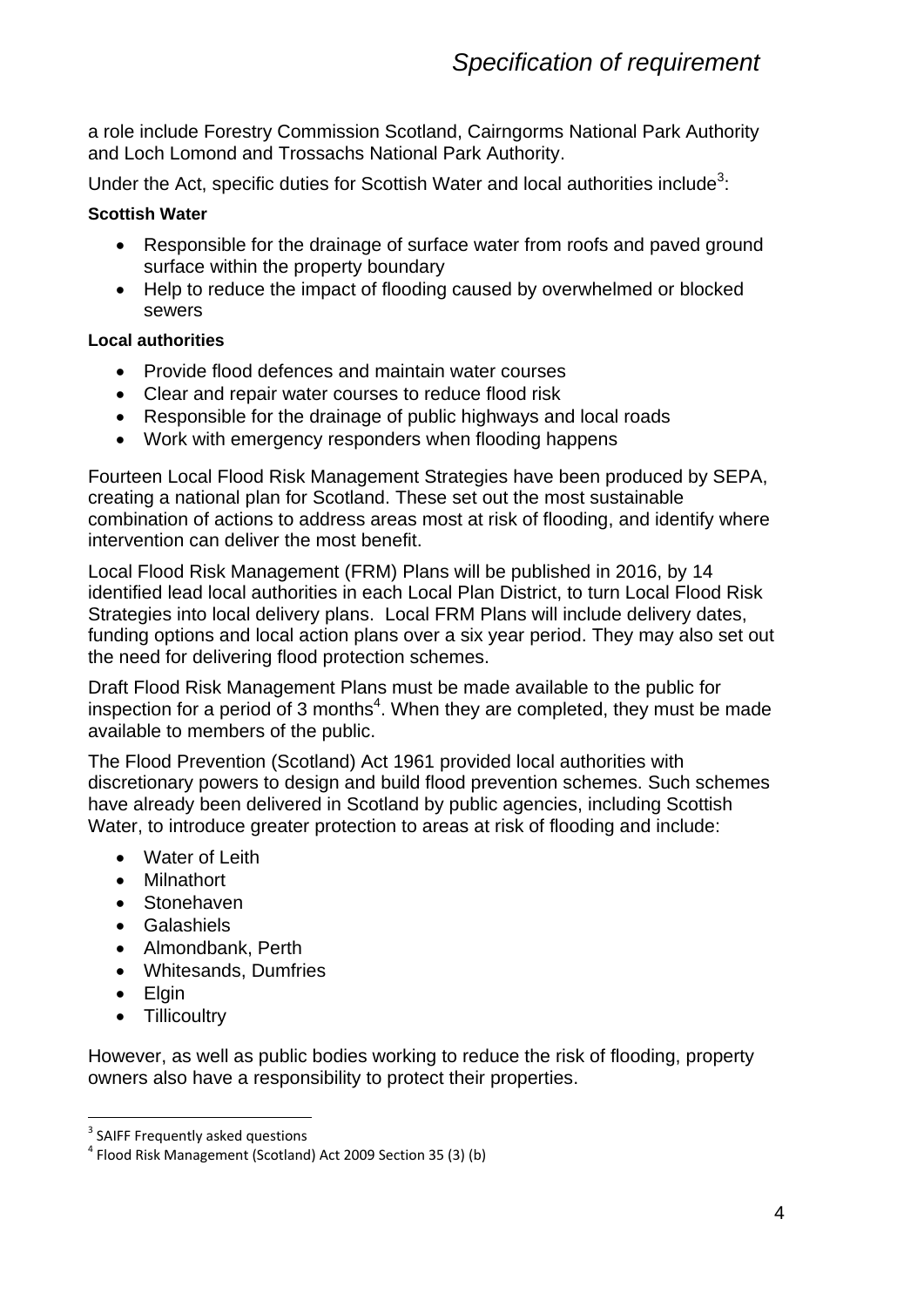Within flood affected communities, many flood action groups have formed to represent the wider needs of the community and to find ways of reducing the impact of flooding. There is a clear role for action groups to work with the public bodies responsible for flood risk management to ensure effective dialogue is maintained between community members and public body representatives. The Scottish Flood Forum<sup>5</sup> has supported many communities to form action or flood resilience groups; these include Stonehaven Flood Action Group, Moffat Community Resilience Group, Dumfries and Galloway Flood Liaison Group.

Flood action groups have a role in helping their community to prepare for and mitigate flood risk. This may include<sup>6</sup>:

- raising concerns over malfunctioning assets
- being the first line of contact for plans for their community
- being kept informed of routine maintenance
- ensuring the community has a voice on flood risk through consultation.
- assigning members of the community to be 'flood watchers'
- **ensuring the wider community is aware of flood risk**
- preparing to reduce the impact on the community should a flood event occur

#### **3. Defining the issue**

Principles of community planning in Scotland aim to engage and empower community members to have a greater voice in the decisions that affect them. It also provides a framework through which key agencies can work together to ensure public services can be delivered in a more coordinated manner to simplify an often confusing landscape. It is unclear to what extent these principles have, to date, been applied to communities by public bodies when planning for flooding risk.

In the main, the development of most flood prevention schemes has taken place over the past 10 years in Scotland in response to more frequent and widespread flood events. However, while many flood risk communities have formed action groups, there is currently no available research in Scotland that explores the degree to which communities are engaged, consulted and provided with an opportunity to influence outcomes regarding flood risk management and the development of flood risk schemes.

#### **4. Why research is necessary**

In order to identify what has worked well in flood risk management and in the development of flood risk scheme, and the degree to which this has contributed directly to positive outcomes for both communities and public bodies, further research is necessary. Such research will also help to identify where there is further opportunity to improve engagement between communities and public bodies.

CAS is keen to better understand:

<u>.</u>

<sup>&</sup>lt;sup>5</sup> Scottish Flood Forum is a Scottish based Charitable Organisation, funded by the Scottish Government, that provides support for and represents those who are affected by or are at risk of flooding http://www.scottishfloodforum.org/

<sup>&</sup>lt;sup>6</sup> National Flood Forum<http://www.nationalfloodforum.org.uk/>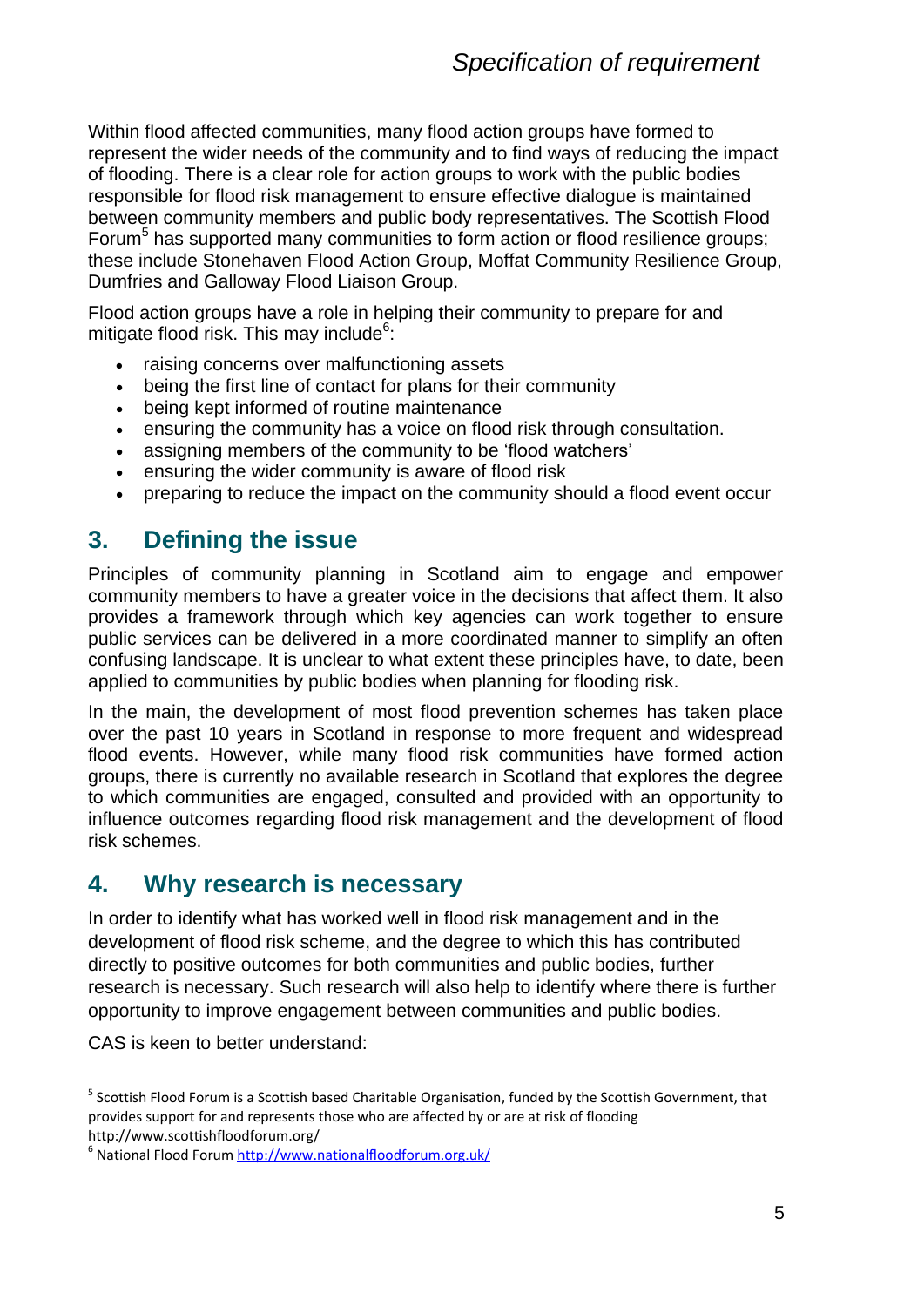- what approaches to effective community engagement by public bodies constitutes best practice for flood risk communities,
- to what degree community engagement and involvement during the planning and design of a flood management scheme has influenced the final design of a flood management scheme,
- to what degree community involvement has improved the resilience of a community against future risk of flooding.
- how effective support from public bodies has been in helping communities better understand the realities of flood risk and how to mitigate flooding

#### **5. Research objectives**

The objectives of the research are to understand:

- how communities were engaged during the design and implementation of a flood prevention scheme (enablers/barriers),
- how effective community engagement by public bodies was felt to be by communities, and what it achieved,
- the degree to which community engagement by public bodies influenced the design and delivery of the flood prevention scheme,
- the degree to which the 'flood management journey' for community members and engagement between communities and public bodies has resulted in a more resilient community.

#### **6. Impact of the research**

The research will be published and will be used to inform policy development within the water industry and by other public body stakeholders. It is anticipated that the research will:

- Allow CAS to make specific recommendations to stakeholders, including Scottish Water, the Scottish Government, SEPA and local authorities on effective community engagement.
- Form part of CAS' ongoing policy development and advocacy work on community consultation, and communication.
- Be used to benefit consumers, including raising consumer awareness and education about managing flood risk.
- Inform industry stakeholders about consumer opinion and experience.
- Help to inform CAS' future work plan.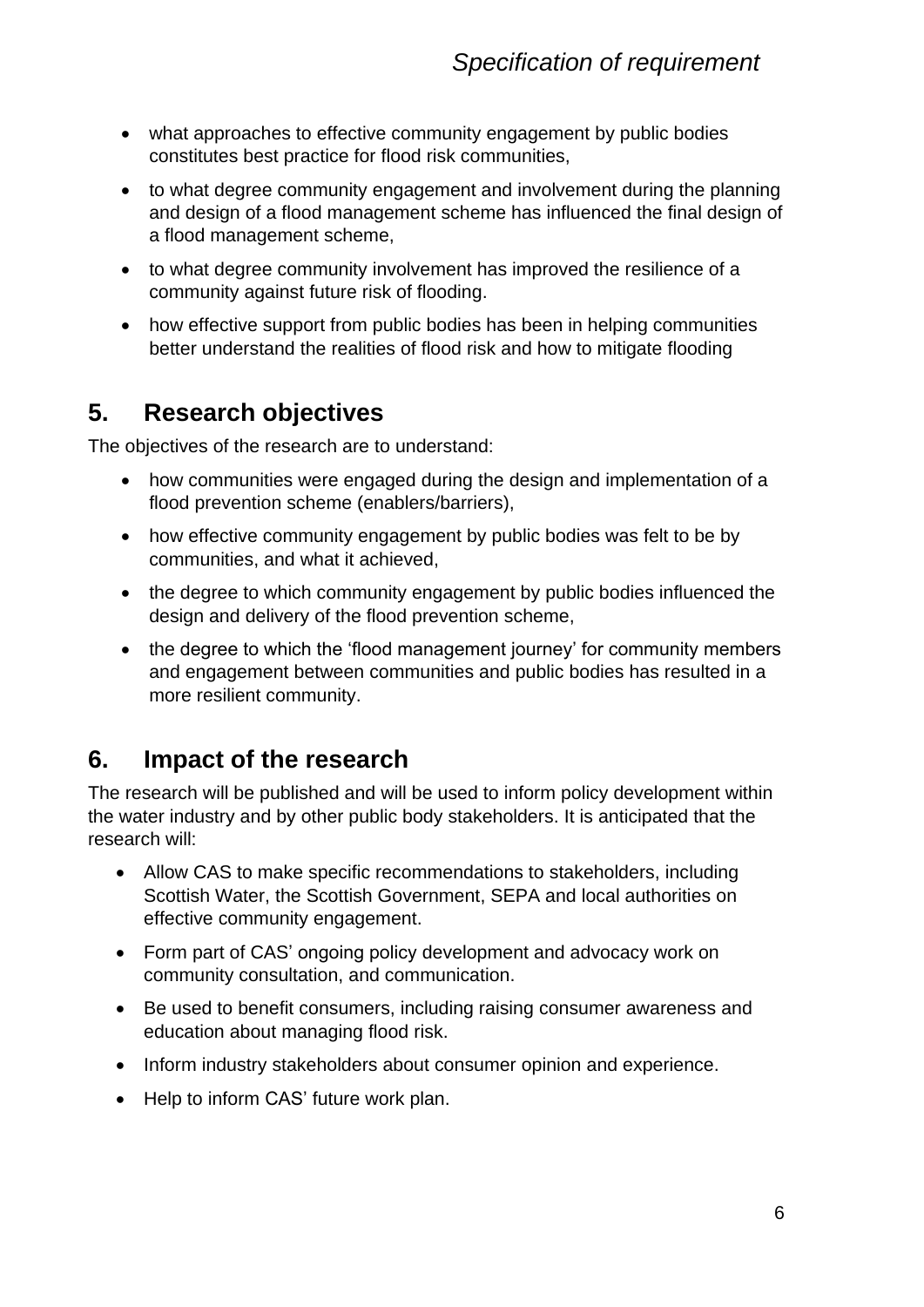#### **7. Sample group**

Our primary target groups are:

- 1. Four Scottish public bodies (local authorities or Scottish Water) that have delivered a flood prevention scheme within a community
- 2. Four communities that have experienced the delivery of a flood prevention scheme.

#### **8. Anticipated approach**

The role of Citizens Advice Scotland:

- To fund and manage research
- To ensure delivery of research report to time, cost and quality

The role of the Scottish Flood Forum

- To facilitate contact with 4 suitable community flood resilience groups and help identify 4 public bodies (3 local authorities and 1 Scottish Water) and points of contact for interview. Research will target a range of flood prevention schemes: surface water / sewerage, river, etc.
- Support the process of identifying a suitable venue in the chosen location for focus groups. All logistics and bookings to be undertaken by the researcher.

This is exploratory research which we expect to be qualitative.

The researcher will:

- 1. Hold face to face interviews with local authority/Scottish Water representatives responsible for flood risk management to ask a pre-agreed series of questions set out within a topic guide.
- 2. Conduct focus groups with community members covering pre-agreed areas for discussion set out within a topic guide.

We believe that there will be distinct categories of questions:

| <b>Public Bodies</b>     |                                                                  |                                                                                                                                                                                                                                                                                                                                             |
|--------------------------|------------------------------------------------------------------|---------------------------------------------------------------------------------------------------------------------------------------------------------------------------------------------------------------------------------------------------------------------------------------------------------------------------------------------|
| Demographic<br>questions | These questions<br>will be used to<br>establish, for<br>example: | location of the scheme<br>$\bullet$<br>profile of the area:<br>employment statistics of the area<br>$\circ$<br>level of education (if degree level, what<br>$\circ$<br>subject)<br>number of homes<br>$\Omega$<br>number of non-domestic properties<br>$\circ$<br>homeowner status<br>∩<br>dependents / vulnerability<br>O<br>ethnic origin |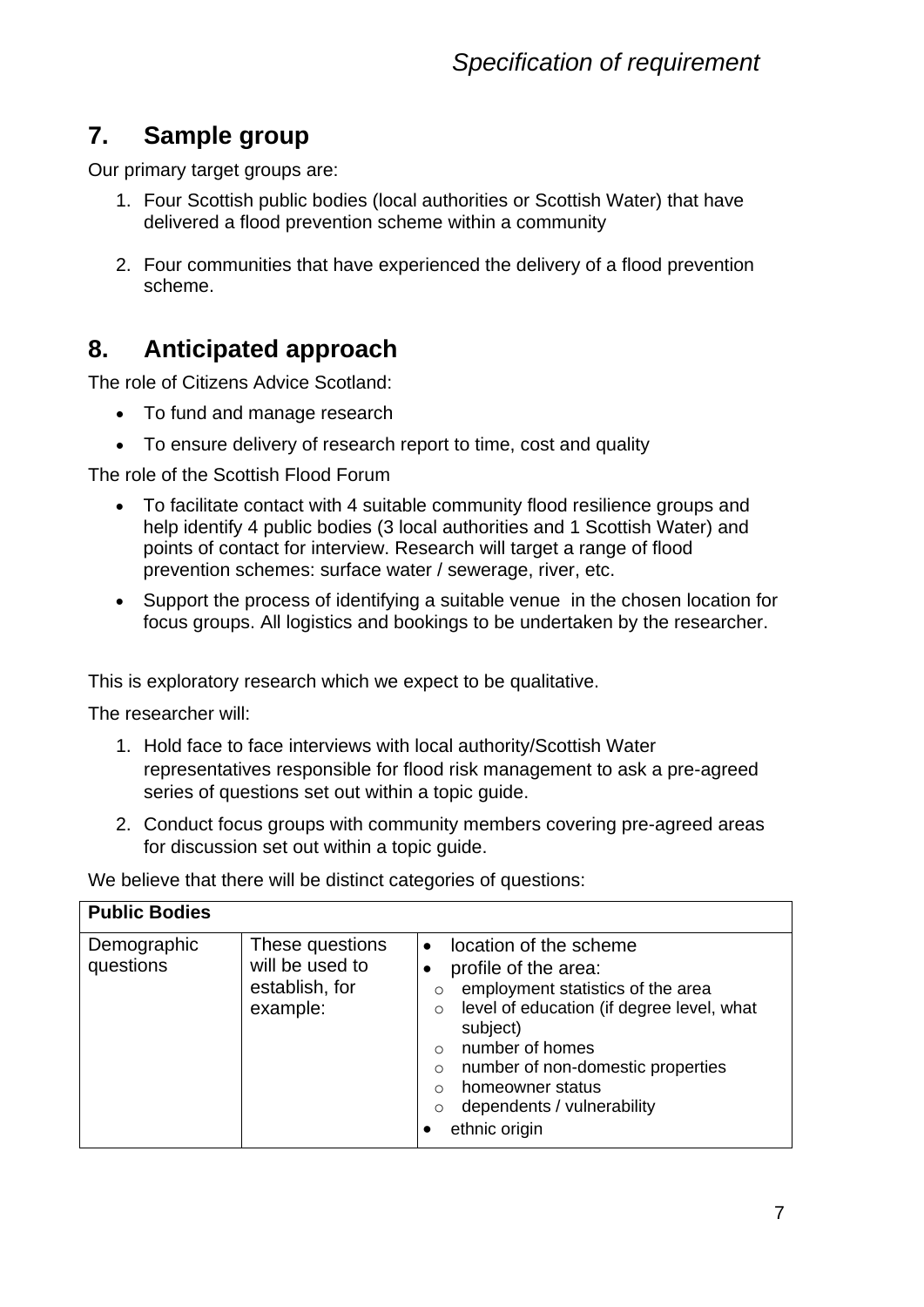| <b>Initial</b><br>understanding of<br>the problem | These questions<br>will be used to give<br>some context to<br>how the problem<br>arose and how it<br>was responded to.<br>For example:         | What caused the flood / floods?<br>$\bullet$<br>When did it / they take place?<br>$\bullet$<br>What was the extent of the flooding?<br>$\bullet$<br>How severe was the flooding (1 in 20<br>$\bullet$<br>years, 1 in 100 years, etc.)?<br>How many properties were affected?<br>$\bullet$<br>How long did the flood affect the area?<br>$\bullet$<br>Were any public services suspended<br>$\bullet$<br>during this time?<br>Were there any unique problems in the<br>$\bullet$<br>location affected by flooding that you<br>had to address?<br>What steps did you take to better<br>٠<br>understand the issues around this<br>particular flooding event?                                                                                                                                                                                                                                                                                                                                                                            |
|---------------------------------------------------|------------------------------------------------------------------------------------------------------------------------------------------------|--------------------------------------------------------------------------------------------------------------------------------------------------------------------------------------------------------------------------------------------------------------------------------------------------------------------------------------------------------------------------------------------------------------------------------------------------------------------------------------------------------------------------------------------------------------------------------------------------------------------------------------------------------------------------------------------------------------------------------------------------------------------------------------------------------------------------------------------------------------------------------------------------------------------------------------------------------------------------------------------------------------------------------------|
| <b>Decision Space</b>                             | These questions<br>will be appropriate<br>to understand the<br>thought process<br>and motivations of<br>the public body to<br>choose a scheme: | What approach did you take to process<br>$\bullet$<br>the information you had on the flood?<br>What supplementary information did<br>$\bullet$<br>you secure?<br>Which additional agencies did you work<br>$\bullet$<br>with?<br>How long did you spend planning the<br>$\bullet$<br>flood alleviation scheme?<br>What problems arose during the<br>$\bullet$<br>planning phase?<br>How did you resolve these?<br>What activities were you involved in by<br>$\bullet$<br>way of community engagement:<br>Following the flooding<br>$\circ$<br>During the planning phase<br>$\circ$<br>During the delivery of the scheme<br>$\circ$<br>How effective has the scheme been?<br>Have you had to take further measures<br>$\bullet$<br>to reduce risk?<br>What difference did community<br>$\bullet$<br>engagement make to how you<br>approached the design and delivery of<br>the scheme?<br>Do you feel this was successful?<br>What else do you feel could have been<br>$\bullet$<br>done to improve community<br>engagement / input? |
| Follow up and<br>review – post<br>deliver         | These questions<br>will be appropriate<br>to better<br>understand the                                                                          | What engagement do you have now<br>$\bullet$<br>with the community?<br>How often?<br>$\bullet$<br>Why?<br>$\bullet$                                                                                                                                                                                                                                                                                                                                                                                                                                                                                                                                                                                                                                                                                                                                                                                                                                                                                                                  |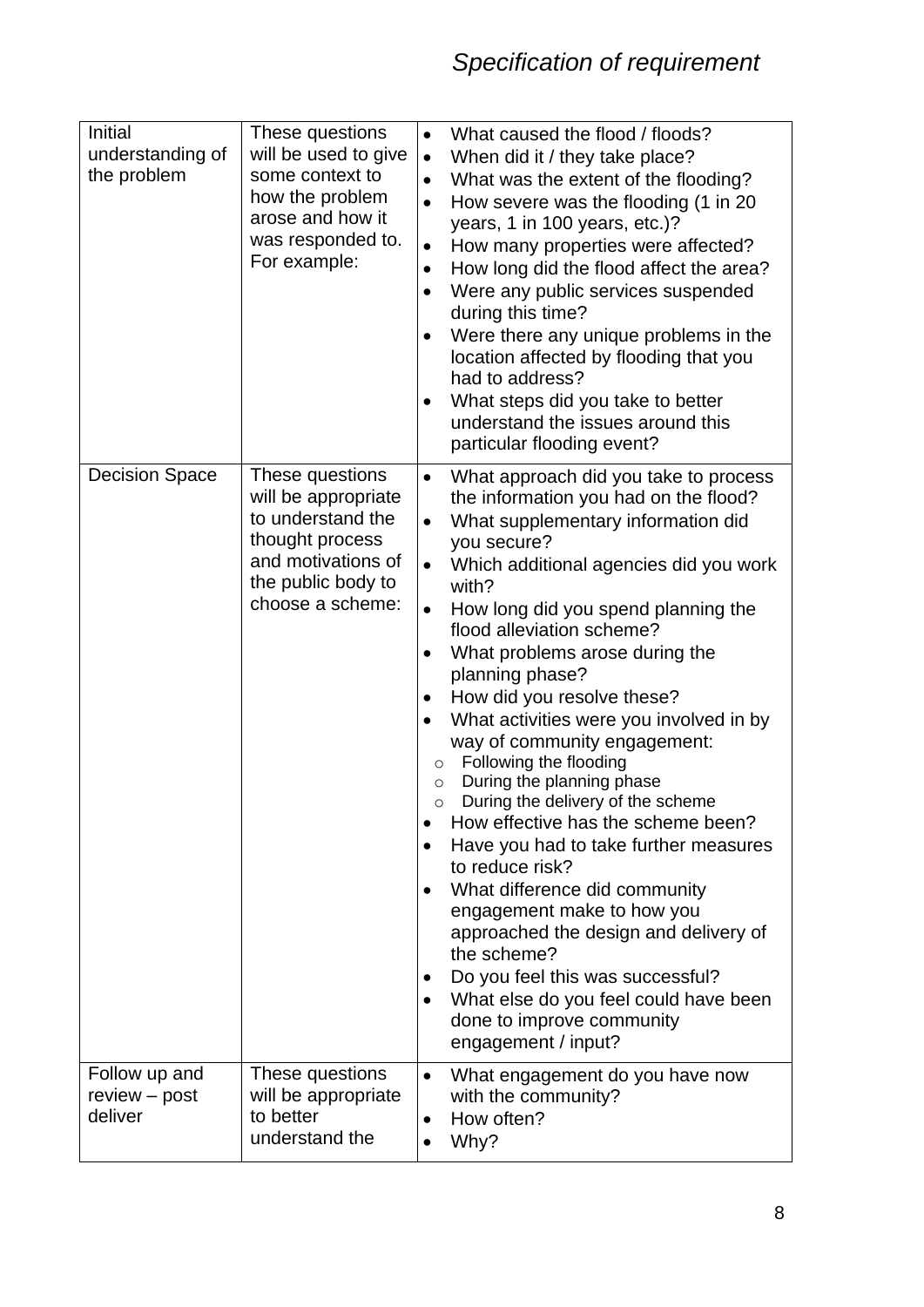|                                            | degree of<br>engagement<br>between the public<br>body and<br>community<br>following<br>completion of a<br>scheme. For<br>example:                                                              |                                                                                                                                                                                                                                                                                                                                                                                                                                                                                                                                                                                                                                                                                                                                                                                                                                                                                                                                                                                                                                                                                                                                                                                                                                                                                                                                                                                                                              |
|--------------------------------------------|------------------------------------------------------------------------------------------------------------------------------------------------------------------------------------------------|------------------------------------------------------------------------------------------------------------------------------------------------------------------------------------------------------------------------------------------------------------------------------------------------------------------------------------------------------------------------------------------------------------------------------------------------------------------------------------------------------------------------------------------------------------------------------------------------------------------------------------------------------------------------------------------------------------------------------------------------------------------------------------------------------------------------------------------------------------------------------------------------------------------------------------------------------------------------------------------------------------------------------------------------------------------------------------------------------------------------------------------------------------------------------------------------------------------------------------------------------------------------------------------------------------------------------------------------------------------------------------------------------------------------------|
| <b>Communities</b>                         |                                                                                                                                                                                                |                                                                                                                                                                                                                                                                                                                                                                                                                                                                                                                                                                                                                                                                                                                                                                                                                                                                                                                                                                                                                                                                                                                                                                                                                                                                                                                                                                                                                              |
| Community<br>engagement and<br>involvement | These questions<br>will relate to the<br>degree of<br>community<br>engagement by<br>the public body<br>and the extent to<br>which they were<br>involved in<br>decision making.<br>For example: | How were you affected by the flood?<br>$\bullet$<br>How soon after the flood were you<br>$\bullet$<br>engaged by the public body?<br>How / where did this take place?<br>$\bullet$<br>What did you want the public body to<br>$\bullet$<br>do?<br>Did you already have a flood action<br>$\bullet$<br>group?<br>When did you establish your flood<br>$\bullet$<br>action group?<br>Who is on your flood action group?<br>$\bullet$<br>How did you organize yourselves within<br>$\bullet$<br>your group?<br>How were you engaged by the public<br>$\bullet$<br>body?<br>What supported / was a barrier to<br>$\bullet$<br>successful engagement between your<br>group and the public body?<br>In what ways could engagement have<br>$\bullet$<br>been improved?<br>What other agencies did you engage<br>with throughout the process?<br>Were you asked for your views on any<br>$\bullet$<br>aspect of the flood prevention scheme<br>before and during design and<br>implementation?<br>How were your needs as a community<br>$\bullet$<br>catered for during implementation?<br>Can you describe how your input to the<br>$\bullet$<br>public body influenced the outcomes i.e.<br>the flood prevention scheme?<br>How effective do you feel the flood<br>$\bullet$<br>prevention scheme has been?<br>What continued engagement do you<br>$\bullet$<br>have with the public body?<br>What impact has flooding had on your |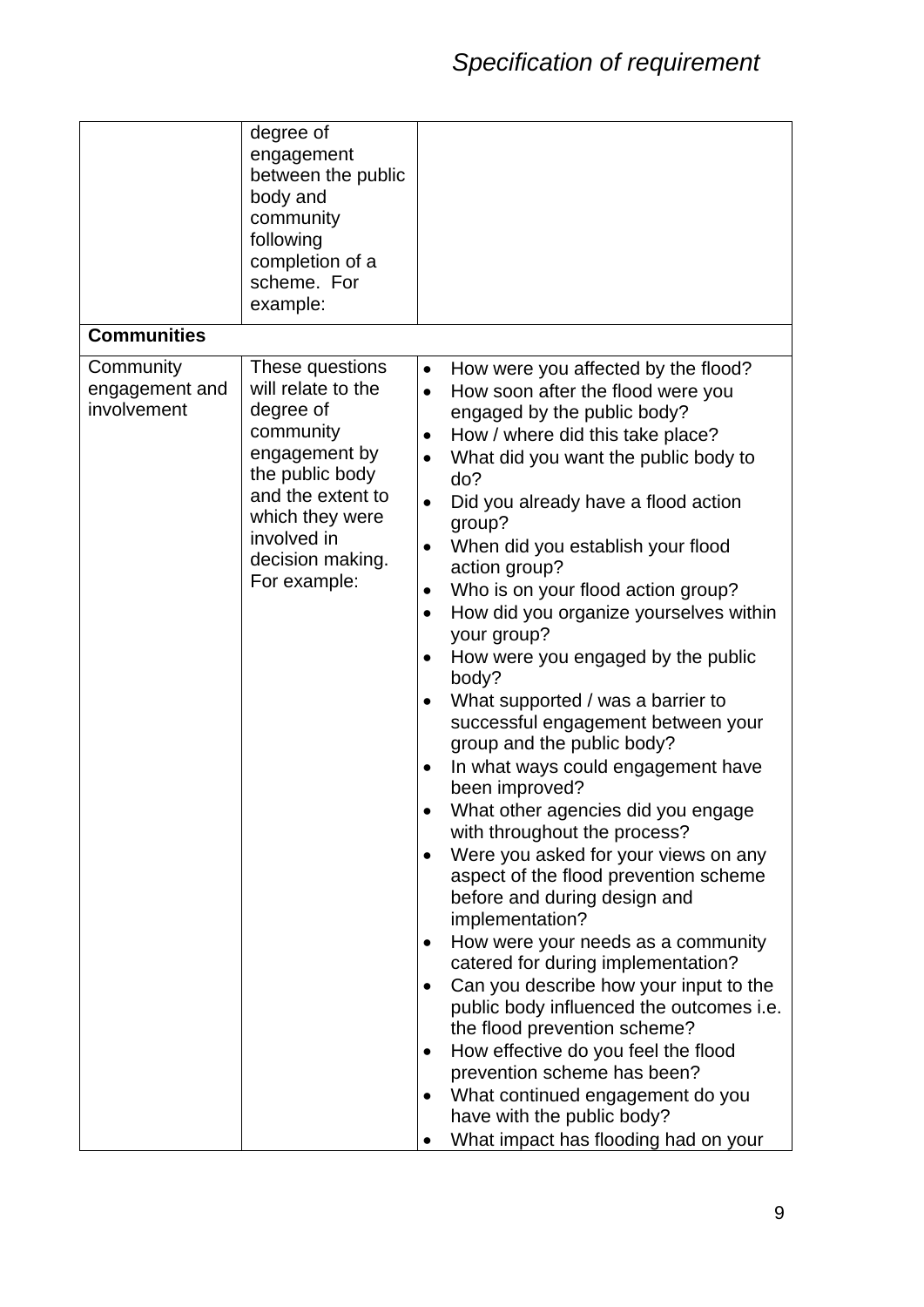|  | members' home insurance?<br>To what extent has the flooding made<br>securing home insurance affordable /<br>accessible?<br>What action have you taken to respond<br>to this? |
|--|------------------------------------------------------------------------------------------------------------------------------------------------------------------------------|
|--|------------------------------------------------------------------------------------------------------------------------------------------------------------------------------|

The research must be complete no later than Monday 31<sup>st</sup> March 2016.

#### **9. Analysis required**

Interviews will be transcribed and analysed.

Analysis will make reference to:

Profile of the flood prevention scheme areas.

We expect that the analysis will outline:

- any assumptions made by public bodies responding to flooding events in relation to community needs / priorities, and how accurate these are;
- how the response by the public body to the flooding is influenced by the profile of the area affected;
- a clearer idea of the immediate, intermediate and longer term effect of a flooding event on communities and their needs;
- a better understanding of what communities though of how the public body responded to the event, and a better understanding of how this could be related to the severity of the flood;
- an understanding of what communities hoped to achieve from engagement with the public body and how successful they felt this was;
- an understanding of how effective engagement was between the public body and the community, and how engagement supported or was a barrier to the successful delivery of a flood prevention scheme;
- a better idea of what communities would consider to be best practice in community engagement and consultation;
- a clearer idea of how community engagement influenced the design or implementation of the flood prevention scheme;
- an understanding of whether the solutions hoped for by the community were delivered by the public body;
- an understanding of trends in characteristics of community members that form a flood action group.
- an understanding of the demographic characteristics of the flood action group and a 'gap analysis' of sections of the community under-represented
- an understanding of what works well and what does not work so well in setting up and running a local action group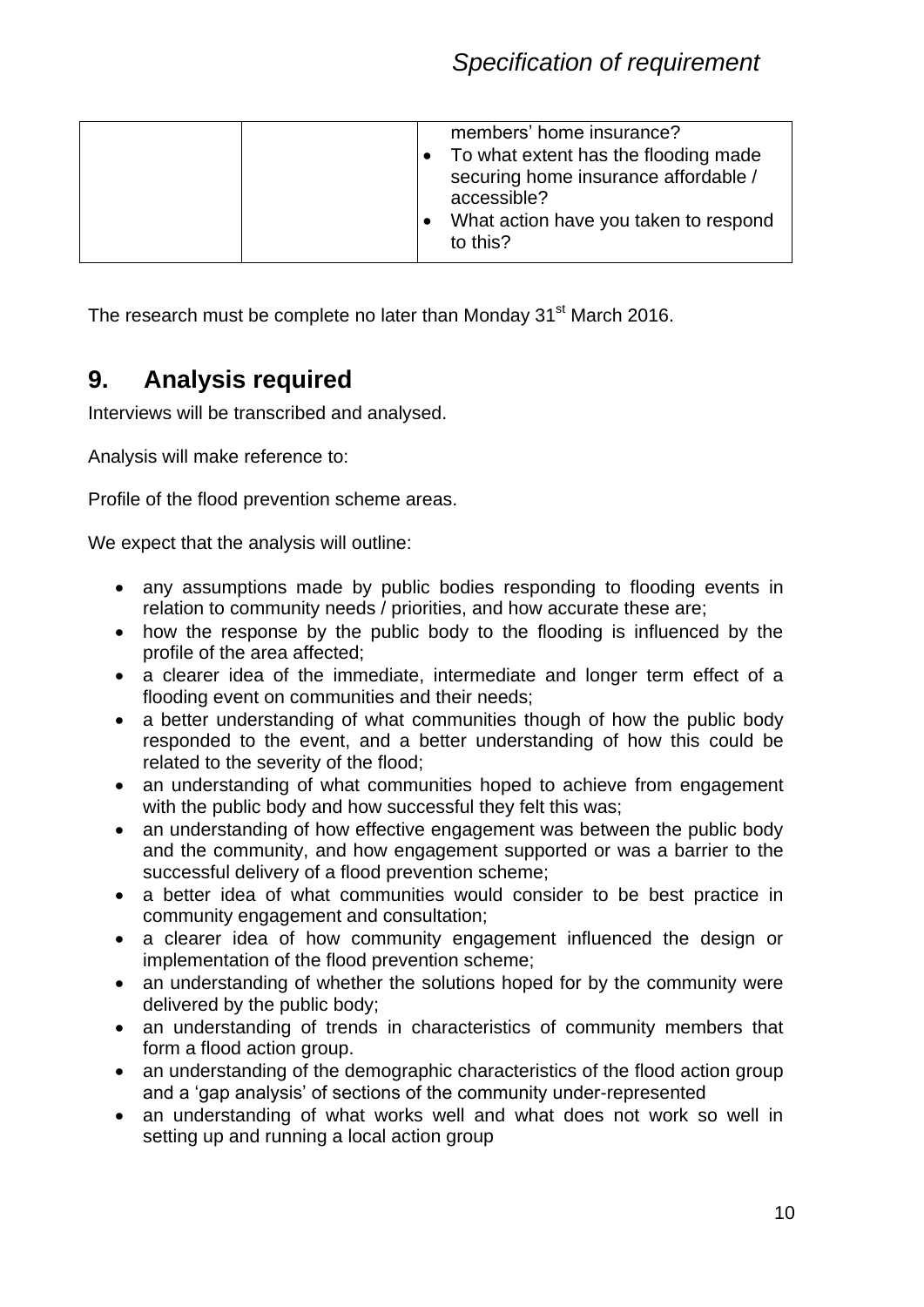#### **10. Deliverables**

- Draft copies of all key documents, such as the invitation to participate, the initial questionnaire, recruitment profile, the survey, final reports. These should be submitted in sufficient time for comments to be incorporated and for our approval to be given before producing final versions
- Completion of interview / focus group notes
- Initially, weekly telephone updates with CAS staff to report on progress, including an update on completion of the first interview and focus group to review the appropriateness of the questions asked, the rate of participation and any other operational issues.
- Top line findings (upon completion of the fieldwork) or an interim report as requested by CAS
- A full written high quality report (with any specific subheadings and recommendations agreed with CAS) in Microsoft Word setting out the findings with an executive summary and relevant appendices (including copies of survey questions/interview questions).
- Transcripts of qualitative research interviews.
- A presentation of results at CAS offices in Edinburgh with accompanying PowerPoint slides.

#### **11. Nature of the Report**

The research report will be used by a wide range of people within and outside of the Citizens Advice service, not just the team involved in commissioning the work.

Along with all of our research reports, it is intended to contribute to the wider knowledge of consumer behaviour and consumer concerns, not just to the immediate research problem. As such, it must be capable of being used as a secondary data source for a reasonable period of time after the research is completed.

For these reasons it is essential that the report:

- Uses language accessible to readers with varying experience of research and consumer behaviour.
- Contains a comprehensive description of the research method, so that the reader understands what was done and the robustness and/or limitations of the data.
- Organises and, where appropriate, reduces the data so as to lead the reader either to clear conclusions or to a discussion of the implications of the findings; clearly sets out policy issues.
- Avoids over-summarising or over-simplifying the findings.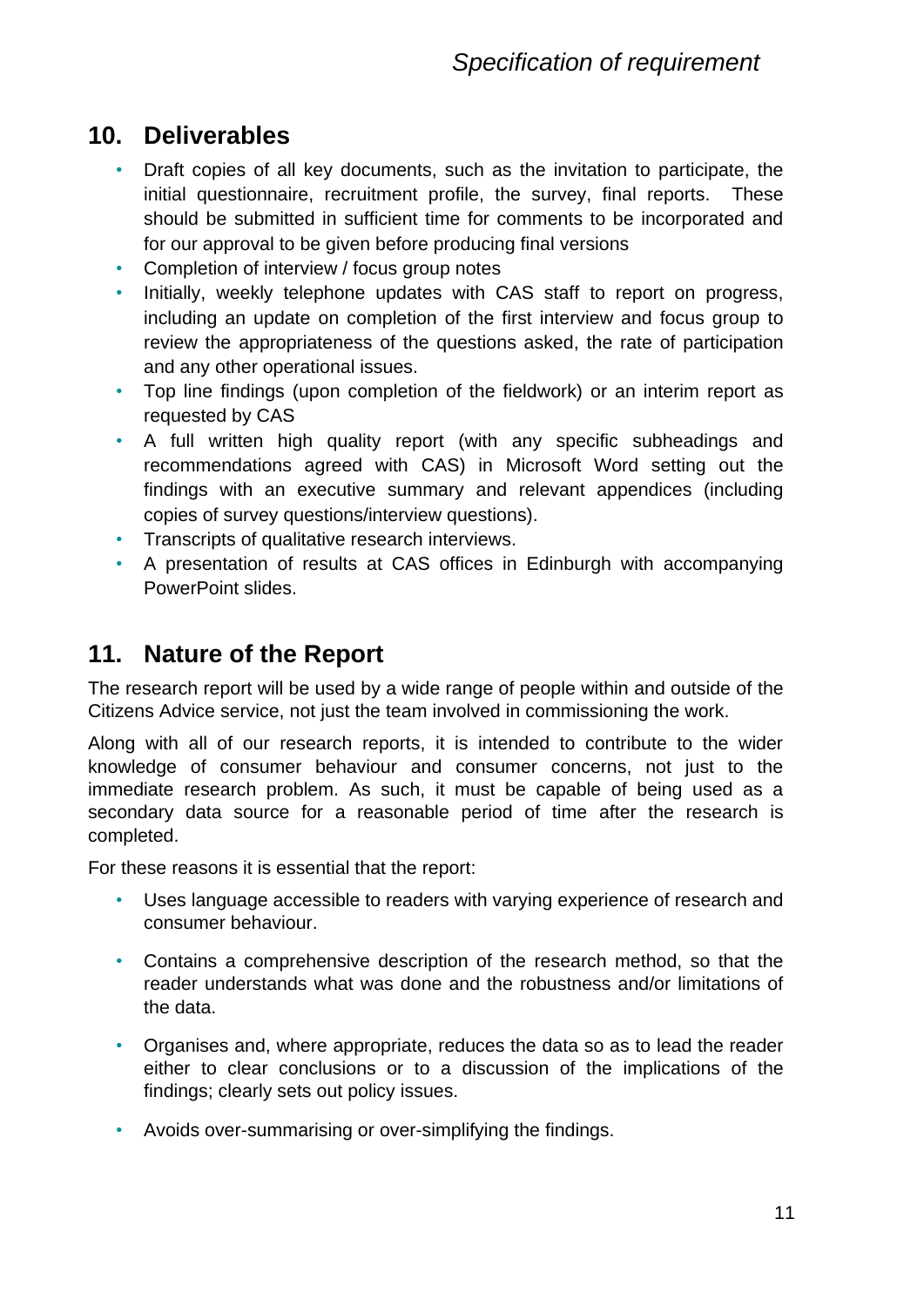- Contains clearly labelled charts, diagrams and tables (if appropriate) summarising and illustrating the results, with a narrative description of what the chart, diagram or table shows – do not leave it to the reader to interpret these.
- Sets out high level policy clearly, linking it to conclusions drawn from findings, and avoiding overly simplified analysis within the body of the report.
- Contains a stand-alone Executive Summary, containing a brief description of the background, objectives, method, main findings and conclusions. Production of a separate, briefing-style paper should also be considered.

Agencies are required to follow best practice in research report writing as specified in the Citizen Advice Research Report Guidelines.

#### **12. Performance and quality requirements**

CAS is leading this work, and will require regular meetings, including a project initiation meeting. CAS shall provide a schedule of meetings to be held between the supplier and CAS to ensure progress is on track and any difficulties are resolved promptly. Any anticipated shortfall in quality or similar failing shall be brought to the attention of CAS immediately.

We advise suppliers to show how they adhere to the MRS Code of Conduct or where appropriate any other professional code of conduct, or quality systems that they have in place.

Ownership of all research outcomes, including the final report and all data produced as a result of the research lies is held by CAS.

Suppliers should not discuss study findings in public without prior, written agreement from CAS. Suppliers must also obtain CAS's prior, written approval to use data or findings from this study for any proposed presentation or publication.

The supplier should consider the wide range of equalities issues, including public duties, and ensure that these are all given due consideration at all stages of the research process.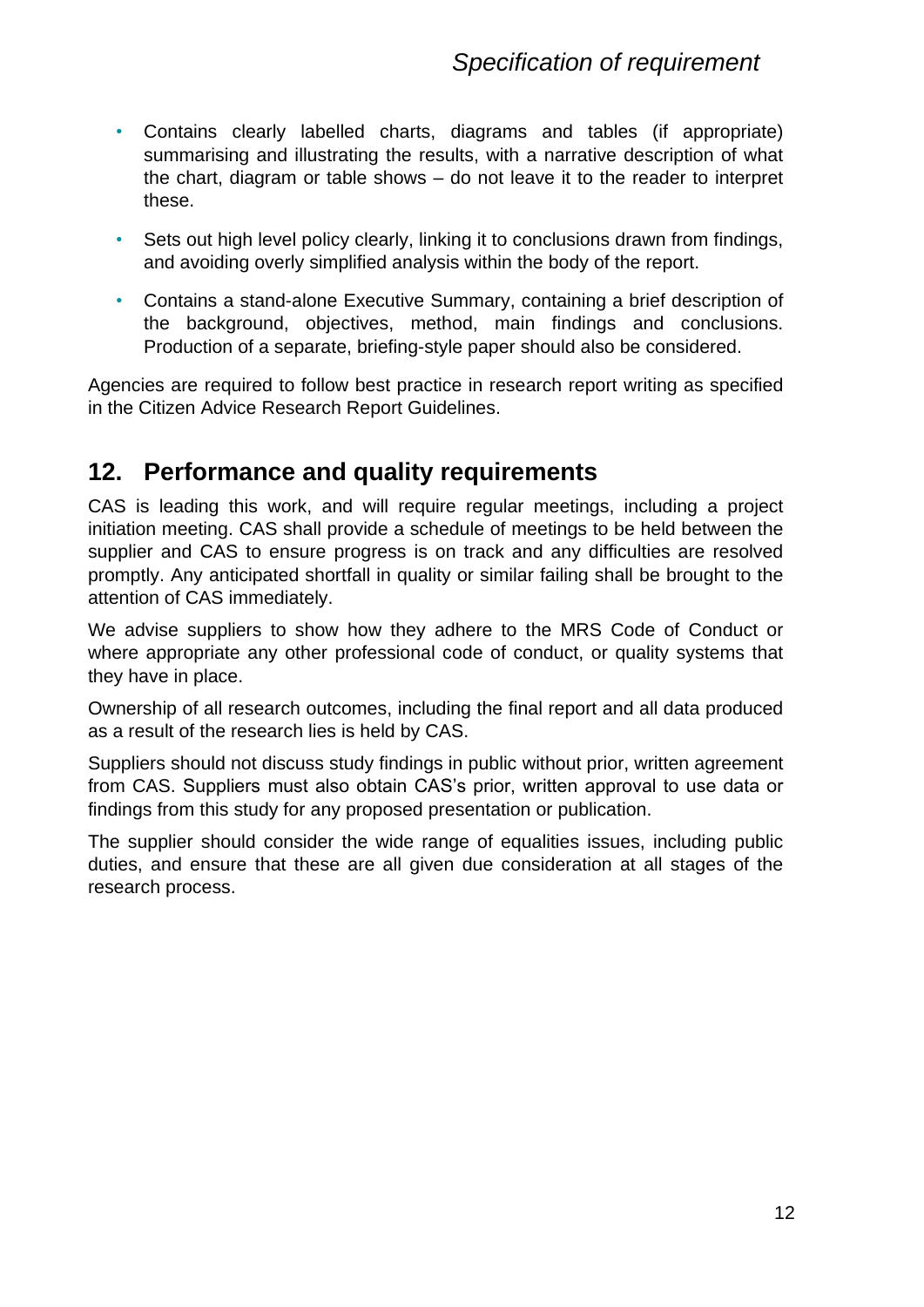#### **13. Evaluation criteria**

CAS will make its selection on the basis of that proposal which represents the best value for money. The following criteria will apply:

| <b>Evaluation criterion</b>            | <b>Description</b>                                                                                                                          | Weighting |
|----------------------------------------|---------------------------------------------------------------------------------------------------------------------------------------------|-----------|
| Methodology / Approach                 | Details and suitability of<br>suggested<br>approach,<br>sampling strategy and data<br>collection method                                     | 20%       |
|                                        | Plans for dealing with any<br>risks and contingencies                                                                                       |           |
|                                        | ethical<br><b>Statement</b><br><b>of</b><br>considerations<br>data<br>and<br>handling/storage<br>procedures                                 |           |
| Implementation plan                    | Details<br>of<br>your<br>implementation<br>plan<br>to<br>the<br>timescales,<br>meet<br>including<br>staffing<br>and<br>resources            | 10%       |
| <b>Technical experience</b>            | Evidence<br>providing<br>of<br>similar services<br>to other<br>organisations and particular<br>skills/experience relevant to<br>the problem | 10%       |
|                                        | Also<br>includes<br>your<br>previous<br>performance on<br>for<br>projects<br>Consumer<br>Futures and its predecessor<br>bodies and for CAS  |           |
| Understanding<br>our<br>business needs | Indication<br>of<br>clear<br>a<br>understanding<br>of<br>the<br>problem and the research<br>objectives                                      | 10%       |
| Staffing / Resources                   | Details of any proposed<br>staff or sub-contractors to<br>be used for the provision of<br>the services                                      | 10%       |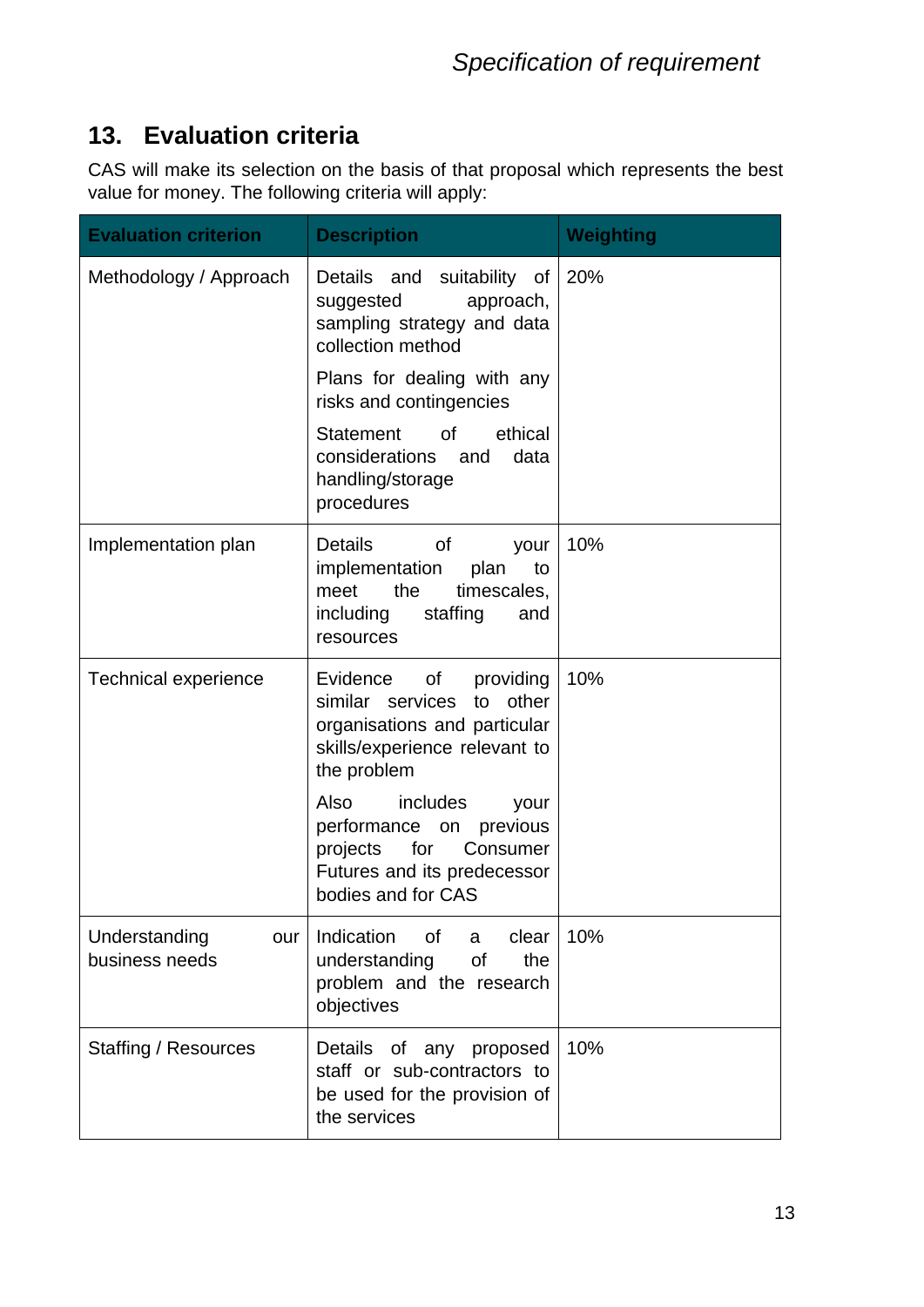| Quality      | Details of how you ensure   10%<br>that a high quality service is<br>maintained throughout the<br>contract period |      |
|--------------|-------------------------------------------------------------------------------------------------------------------|------|
| Price        | A full breakdown of all costs   30%<br>should be given                                                            |      |
| <b>Total</b> |                                                                                                                   | 100% |

Tenders are evaluated by scoring against each of the above criteria using a 0-10 scale, where 0=Clearly fails to meet the requirement and 10=Excellent standard with no reservation at all about acceptability. The supplier with the highest overall score will be awarded the contract.

Please note that on completion of all contracts, suppliers are evaluated against these same criteria based on their performance. This post-project feedback will be considered in future tendering processes.

#### **14. Form of proposal**

All clarification questions must be made in writing and sent by email to gail.walker@cas.org.uk no later than Monday 6 January 2016. A response to all clarification questions shall be issued to suppliers by Wednesday 8 January 2016.

Tenders must be sent to the project lead Gail Walker by 5pm on Wednesday 13 January 2016.

Bidders should complete tenders in the format indicated below. All questions must be answered in full.

#### **Company overview and previous experience**

- Please provide a brief overview of your organisation. This must include a brief history and include detail of your capability and capacity.
- Please provide detail of your understanding of the requirement and evidence your skills and experience for carrying out the services.
- Please provide brief details of two case studies that evidence your ability to deliver the services required. This must include details of the remit of the research project from which the case studies are taken, how you delivered the project, and the objectives that were achieved.
- Please provide the names, addresses, and contact details of two referees that could be contacted to provide a reference of your ability to deliver the services.
- Please declare if there is a conflict of interest in carrying out this work.
- Please provide details of any relevant professional and/or personal liability insurance held by your organisation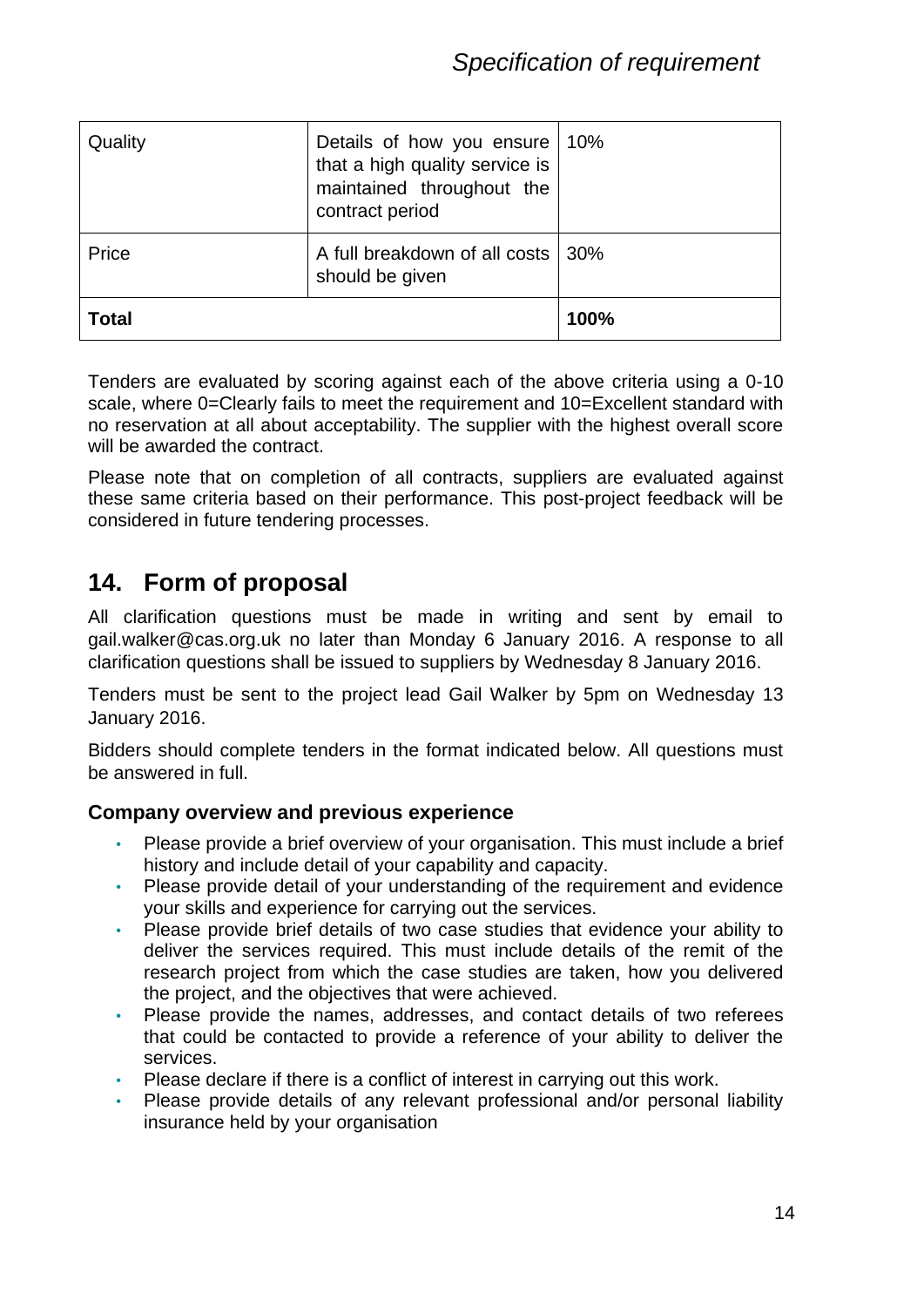#### **Key personnel**

- Please provide a copy of your organisational chart.
- Please provide details of the key personnel who shall be responsible for the delivery of the services and for liaising with CAS. This must include a CV for those individuals that highlight their relevant skills and experience.
- Please also provide a previous report you have published that sets out the quality of writing we can expect you to deliver.

#### **Methodology and delivery of the services**

- Please provide a detailed methodology of how you propose to deliver the services and objectives detailed in this document. This methodology must describe the project from end-to-end; from finalising the conception to delivery of the final report. Mention should be made of ethical considerations and data handling/storage procedures.
- Please provide a detailed project plan for the delivery of the proposed methodology. This must clearly define who shall carry out the tasks in the plan and the number of days for completion.

#### **Commercial offer**

- Prices shall be quoted in pounds sterling unless otherwise stated and presented separately from the rest of the tender in the downloadable pricing schedule. Prices should be quoted as inclusive of VAT, and VAT should be shown separately as a strictly net extra charge. Please detail any other costs associated with the provision of the services under this agreement. Any costs not detailed will be deemed to have been waived.
- Attached as part of the tender documents are the Citizens Advice Scotland Terms & Conditions of contract. Please confirm your acceptance to the terms. Bidders should note that failure to accept the Citizens Advice Scotland Terms & Conditions of contract will result in their elimination from the tender process following initial evaluation.
- The Pricing Schedule attached below should also be completed, and returned with the tender document.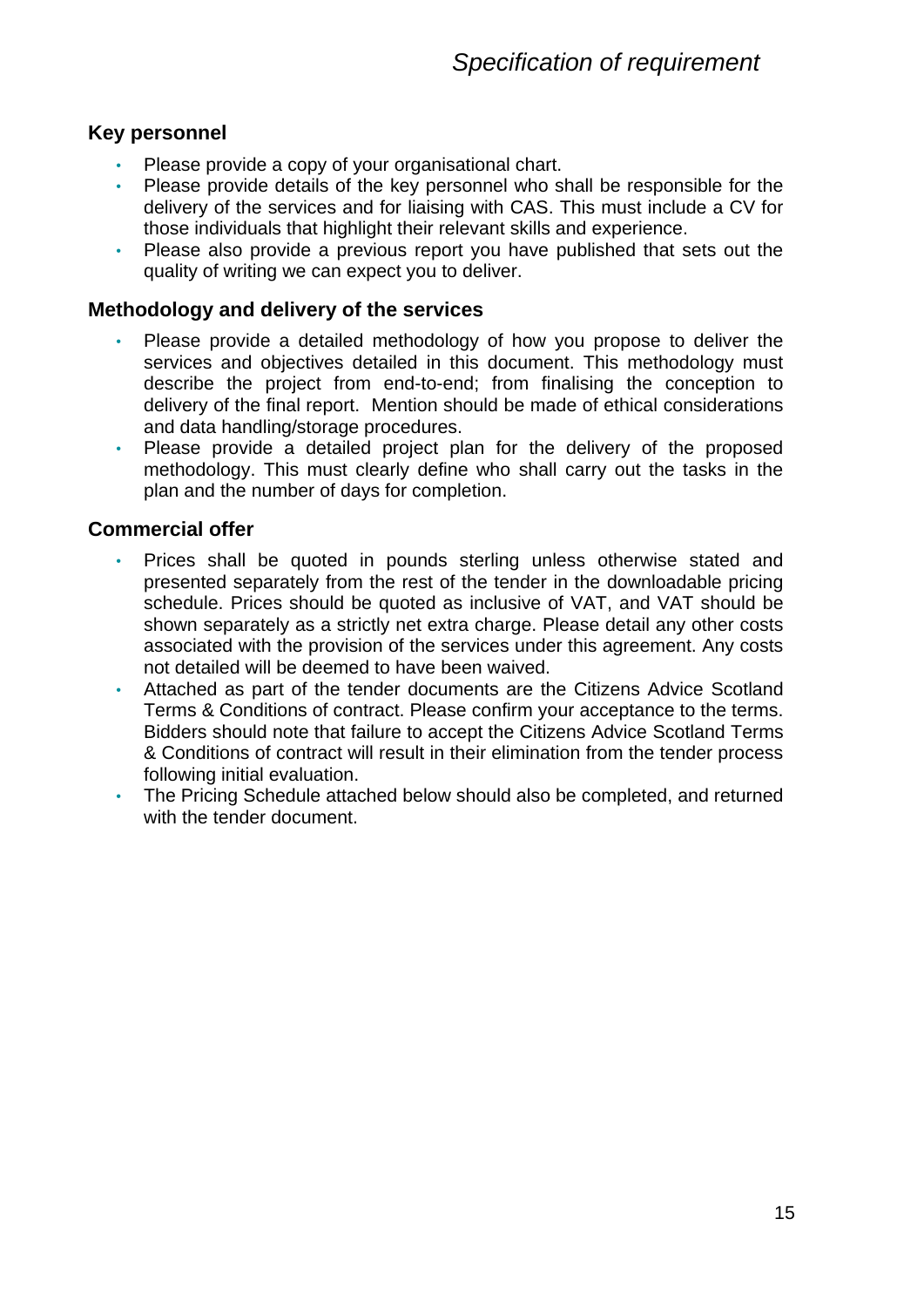#### **14. Procurement timetable**

CAS will be working towards the following procurement timetable:

| <b>Activity</b>                                        | <b>Date</b>            |  |
|--------------------------------------------------------|------------------------|--|
| Issue Invitation to *Tender/Quote                      | 16 December 2015       |  |
| Closing date for clarification questions               | 6 January 2016         |  |
| responses to clarification<br>Date<br>for<br>questions | 8 January 2016         |  |
| Tenders/quotes received                                | 13 January 2016        |  |
| Evaluation of tenders/quotes                           | 15 January 2016        |  |
| Contract awarded                                       | <b>18 January 2016</b> |  |
| Contract commences                                     | 19 January 2016        |  |
| Top Line Document OR Interim Report                    | 1 March 2016           |  |
| Draft report due                                       | 15 March 2016          |  |
| Final report due                                       | 31 March 2016          |  |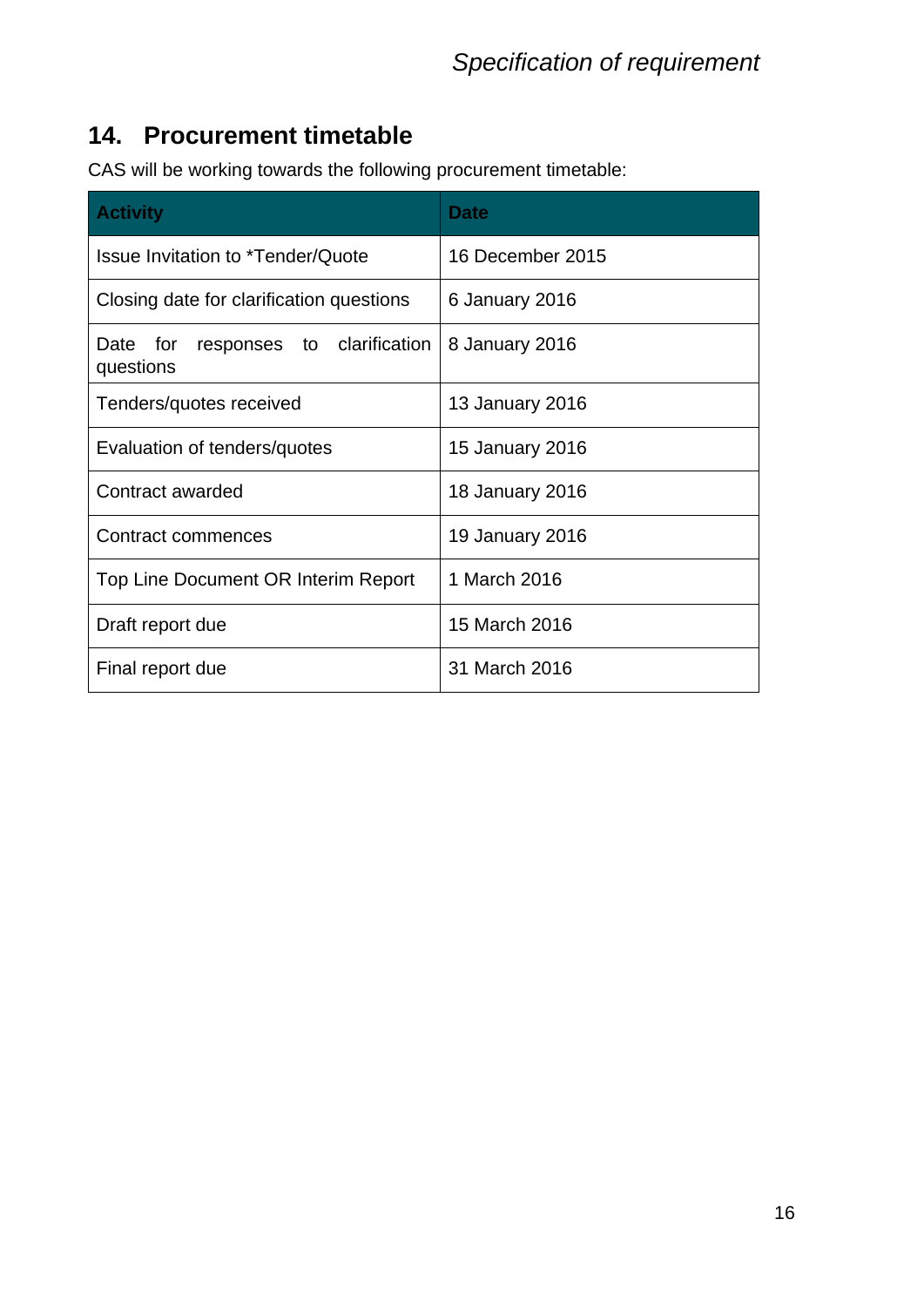### **GLOSSARY OF TERMS AND ABBREVIATIONS**

| <b>Term</b>         | <b>Description</b>                                                                                                                                                             |
|---------------------|--------------------------------------------------------------------------------------------------------------------------------------------------------------------------------|
| <b>Draft Report</b> | The 'draft report' should not be a rough version of the<br>report, but the full report (proof-read, spell-checked and<br>sense-checked) for review by the client project team. |
| <b>Final Report</b> | The final report is intended to have resolved all queries and<br>comments.                                                                                                     |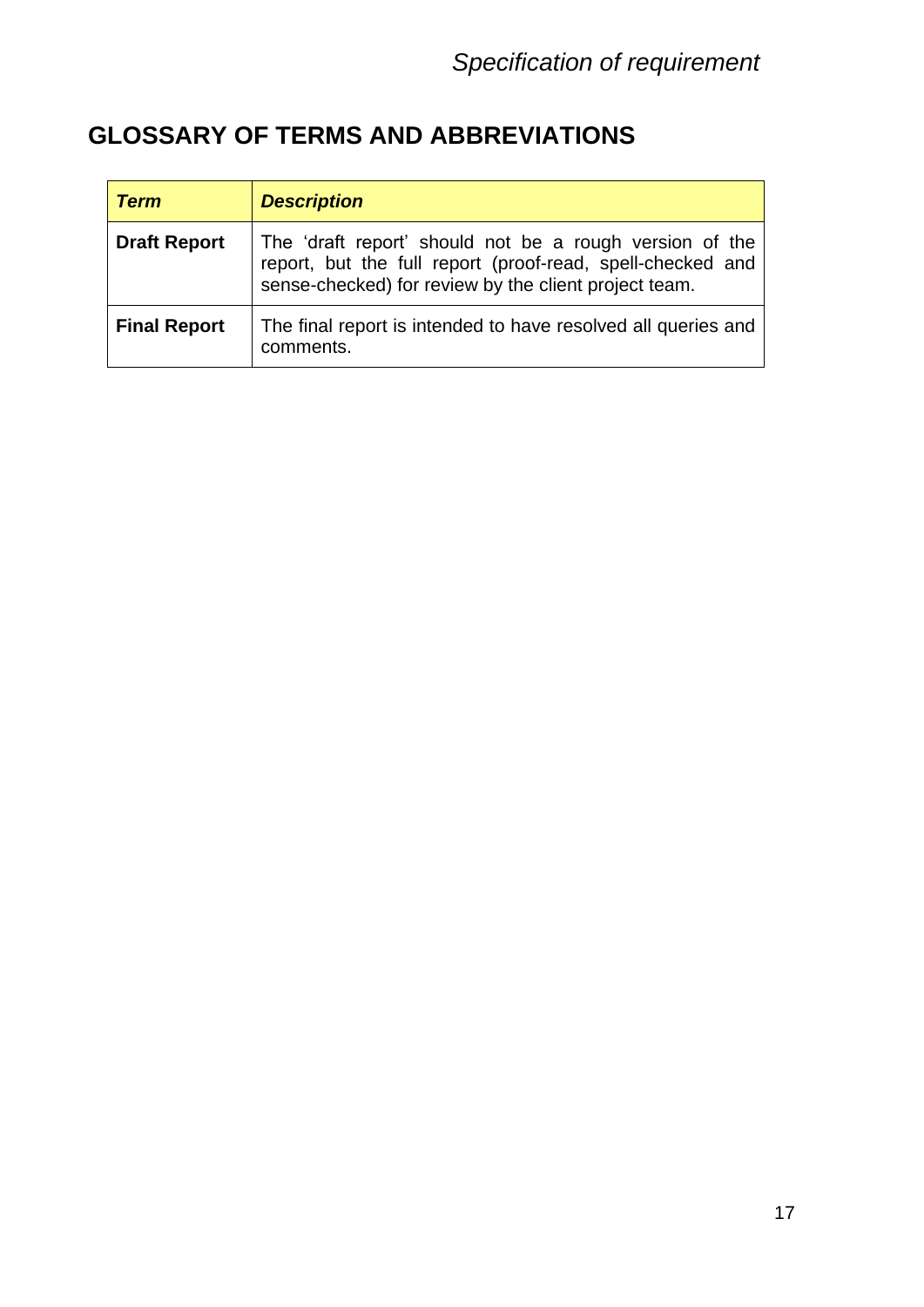#### **PRICING SCHEDULE**

## Flooding and Capital Investment: Research into the extent of community involvement in flood prevention schemes



#### **Pricing schedule Service**

**price quotation** *Table 1:* 

*Key personnel*

| <b>Role Title</b> | <b>Role Level</b> | <b>Other</b><br><b>Descriptions</b><br>(T&S etc.) | No. of<br><b>Days</b><br><b>Required</b> | <b>Daily Rate</b><br>£ | <b>Total Price</b><br>£ |
|-------------------|-------------------|---------------------------------------------------|------------------------------------------|------------------------|-------------------------|
|                   |                   |                                                   |                                          |                        |                         |
|                   |                   |                                                   |                                          |                        |                         |
|                   |                   |                                                   |                                          |                        |                         |
|                   |                   |                                                   |                                          |                        |                         |
|                   |                   |                                                   |                                          |                        |                         |
|                   |                   |                                                   |                                          |                        |                         |
|                   |                   |                                                   |                                          |                        |                         |
|                   |                   |                                                   |                                          |                        |                         |
|                   |                   | <b>VAT</b>                                        |                                          |                        |                         |
|                   |                   | <b>Totals</b>                                     |                                          |                        |                         |

*Table 2: Other costs (If Applicable)*

| <b>Other Descriptions</b> | Item<br>Quantity | <b>Item Price</b><br>£ | <b>Total Price</b><br>£ |
|---------------------------|------------------|------------------------|-------------------------|
|                           |                  |                        |                         |
|                           |                  |                        |                         |
|                           |                  |                        |                         |
|                           |                  |                        |                         |
|                           |                  |                        |                         |
| <b>VAT</b>                |                  |                        |                         |
| Totals                    |                  |                        |                         |